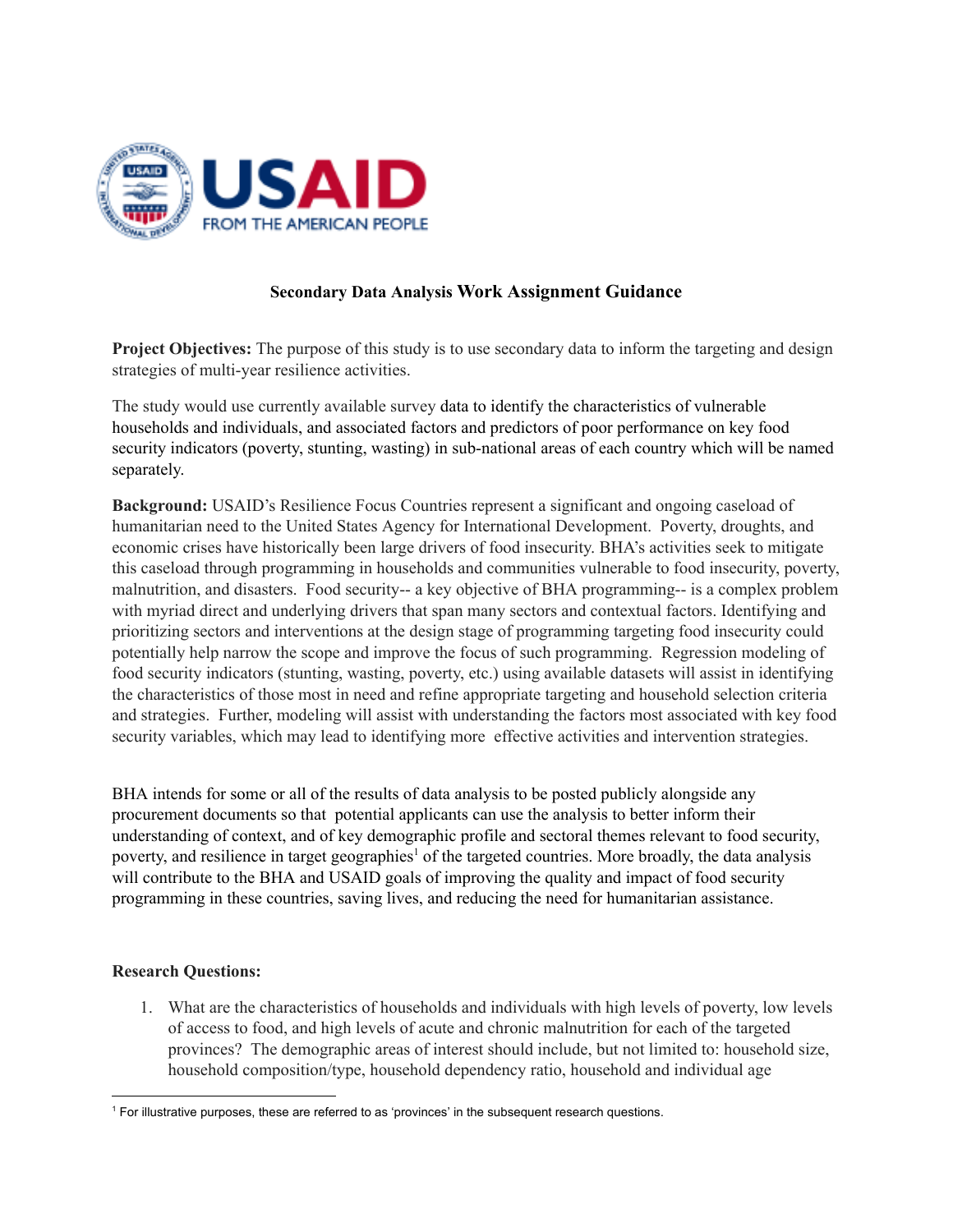distribution; and individual and maternal age for nutrition indicators. Livelihood areas of interest include type of occupation(s) and assets. Below provides a list of the indicators and specific populations of interest:

- Poverty Indicators of interest include wealth index, household possessions, mean depth of poverty and prevalence of poverty. Populations of interest include households or individuals that rank in the lowest quintile of the measurement.
- Acute Malnutrition Indicators of interest include Weight for Height (wasting). Populations of interest include children between the ages of 6 and 59 months that are categorized with a z-score of -2 or less.
- Chronic Malnutrition Indicators of interest include Height for Age (stunting) and Weight for Age (underweight). Populations of interest include children between the ages of 6 and 59 months that are categorized with a z-score of -2 or less.
- 2. How do the characteristics of households and individuals with high levels of poverty and high levels of acute and chronic malnutrition vary geographically across each of the targeted provinces? The populations and indicators of interest are the same as described in question 1.
- 3. How do the characteristics of households and individuals (as described in question 1) with high levels of poverty and high levels of acute and chronic malnutrition for each of the targeted provinces compare to household and individuals for those indicators that are not target populations (by quintile or that are above -2 z score for nutrition)? The populations and indicators of interest are the same as described in question 1.
- 4. Based on multivariate statistical inference modeling (for example OLS, Logistics regression etc.), what predictors are highly associated with high levels of poverty and high levels of acute and chronic malnutrition in each of the targeted provinces? What additional insights can this model reveal to better understand the aforementioned associations? The populations and indicators of interest are the same as described in question 1.

## **Data Sources :**

- Actual data sources will be provided with work assignments.
- Illustrative data sources may include the Demographic Health Surveys, World Bank Living Standards Measurement Surveys, and other country specific surveys.

## **Research Methods:**

- Data synthesis and cleaning from the data sources and indicators listed above and attached to this SOW
- Data analysis using appropriate methods. BHA is open to input from the data analyst(s) on appropriate methods, but the following general methods are anticipated:
	- Multivariate regression modeling in R, Stata or another software that is generally available and would lend itself to repeating this process and code in the future. The data analyst will be expected to work with BHA technical representatives to specify these models.
- Data visualization in a Tableau dashboard (with end product being cleared for public release with RFA)
- Collaborative spatial mapping of the data, indicators, etc. The data analyst(s) will be expected to work alongside BHA mapper(s) to accomplish this.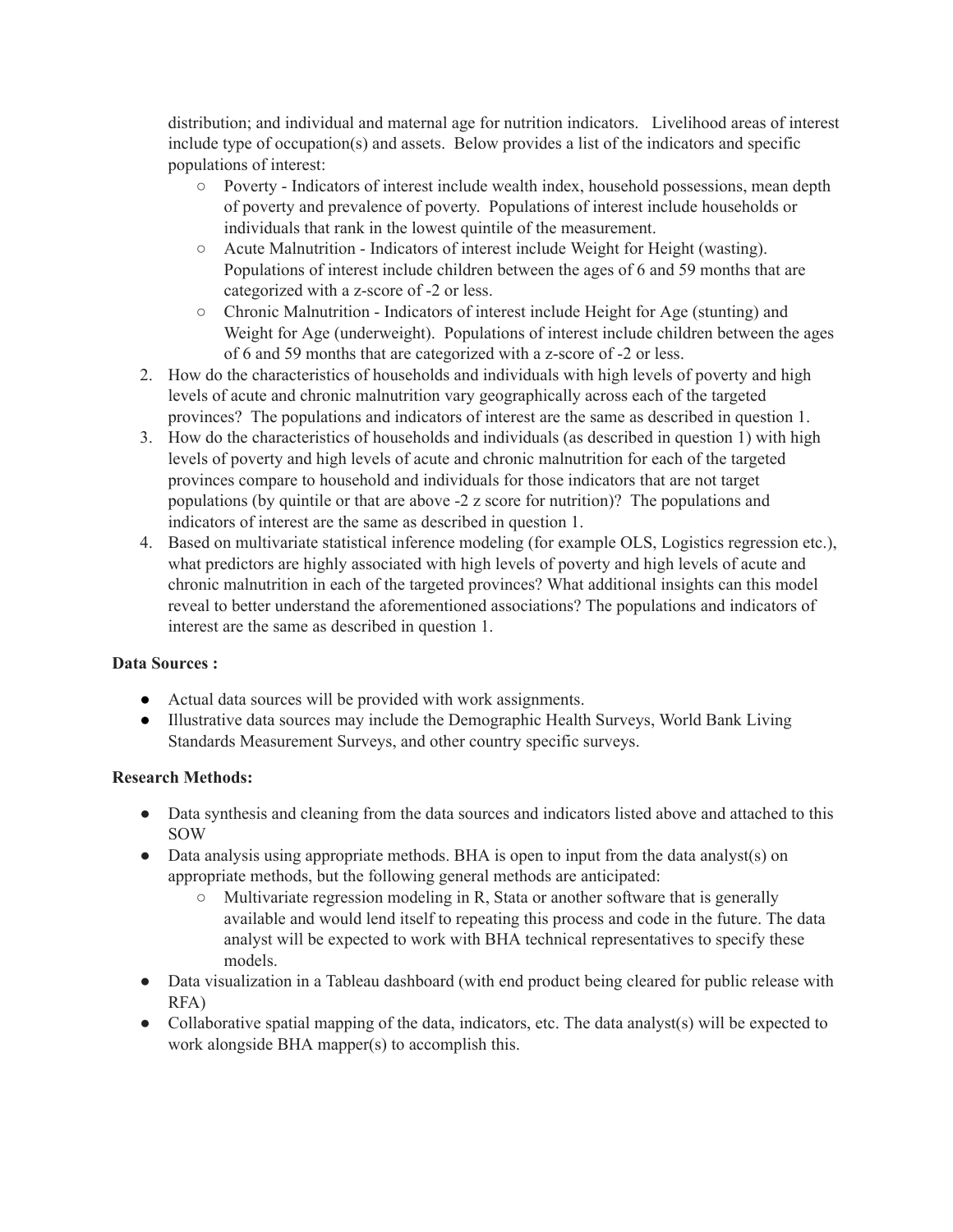#### **Deliverables:**

| <b>Deliverable</b>                              | <b>Submission/Delivery</b><br><b>Date</b>                                                |
|-------------------------------------------------|------------------------------------------------------------------------------------------|
| Data Cleaning and Analysis Plan                 | Four weeks from the<br>approval of the work<br>assignment proposal                       |
| Draft Data Analysis Report                      | Four weeks from the<br>approval of the Data<br>Cleaning and Analysis<br>Plan.            |
| Draft Data Analysis Report Presentation         | Three weeks from the<br>approval of the Data<br>Cleaning and Analysis<br>Plan.           |
| Tableau database/data visualization product     | Four weeks from the<br>approval of the Data<br>Cleaning and Analysis<br>Plan.            |
| Final, cleaned data file(s) and coding language | Two weeks from the<br>receipt of USAID<br>feedback on the draft<br>Data Analysis Report. |
| Revised Draft Data Analysis Report              | Two weeks from the<br>receipt of USAID<br>feedback on the draft<br>Data Analysis Report. |

- 1. Data Cleaning and Analysis Plan This plan will describe the planned strategies, principles, steps, resources and timelines associated with cleaning and analyzing the dataset. USAID/BHA will provide any feedback within two weeks of submission.
- 2. Draft Data Analysis Reports Each targeted geographic for an identified country should have a stand-alone 20-page report with the following structure:
	- Executive Summary A two-page summary of significant findings and considerations relevant to the activity design.
	- Narrative A description and presentation of figures, tables, maps, etc., that address the aforementioned evaluation questions, organized by question or unit of analysis (i.e., indicator).
	- Annexes Relevant compilation of figures, tables, data analysis plan, etc. that summarize and support the findings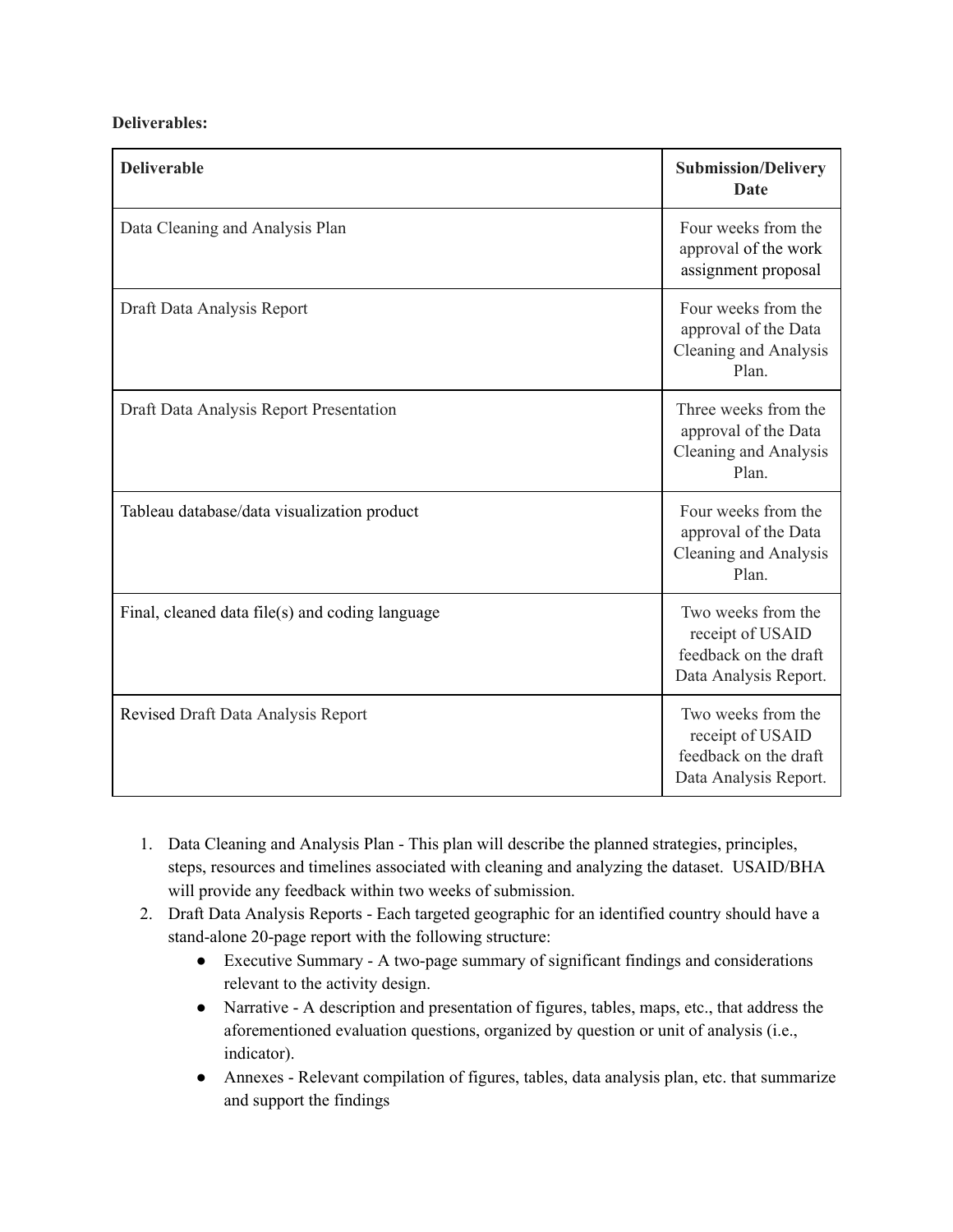USAID/BHA will provide any feedback within three weeks of submission.

- 3. Draft Data Analysis Report Presentation In-person and/or Adobe Connect presentation of the findings from the Data Analysis Report. The purpose is to allow USAID/BHA to ask clarifying questions related to providing feedback for the report and inform design strategy and activities.
- 4. Tableau database/data visualization product The product must include a JPEG or PDF version of the dashboard and the accompanying Tableau database/data visualization product
- 5. Final, cleaned data file(s) and coding language
- 6. Revised Data Analysis Reports Revised version of the previously described data analysis report. USAID/BHA will provide any feedback within two weeks of submission.

#### **Illustrative Examples from a Prior Data Analysis Project for Niger:**

Example figures are from a regression analysis that was performed for the BHA Niger portfolio in 2017. Note that the particular goal of the analysis was different in this context, but the overall goal and modeling methods may be applicable to better understanding the current data project.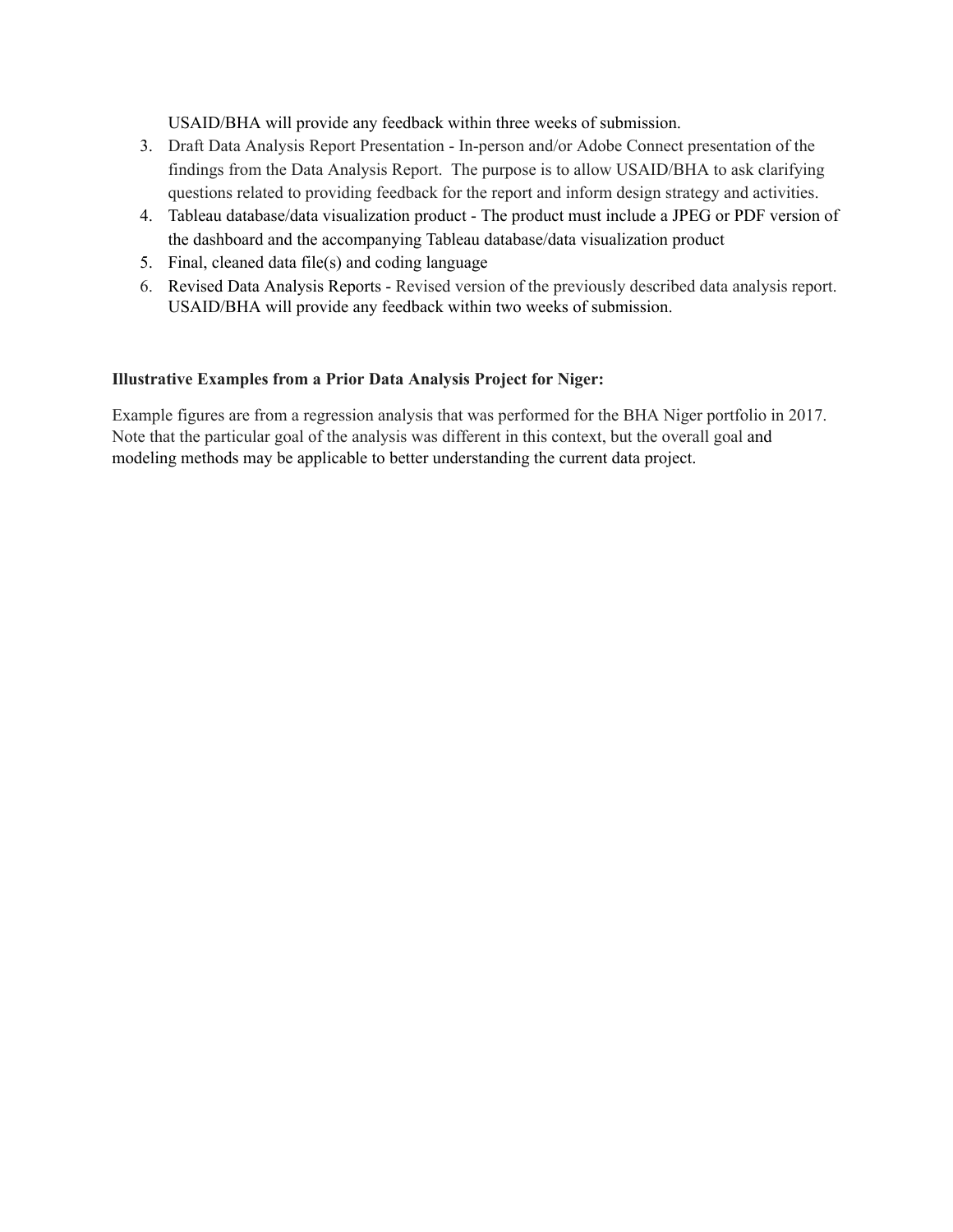#### Total household consumption, by wealth quintiles FFP Niger Household Survey Baseline

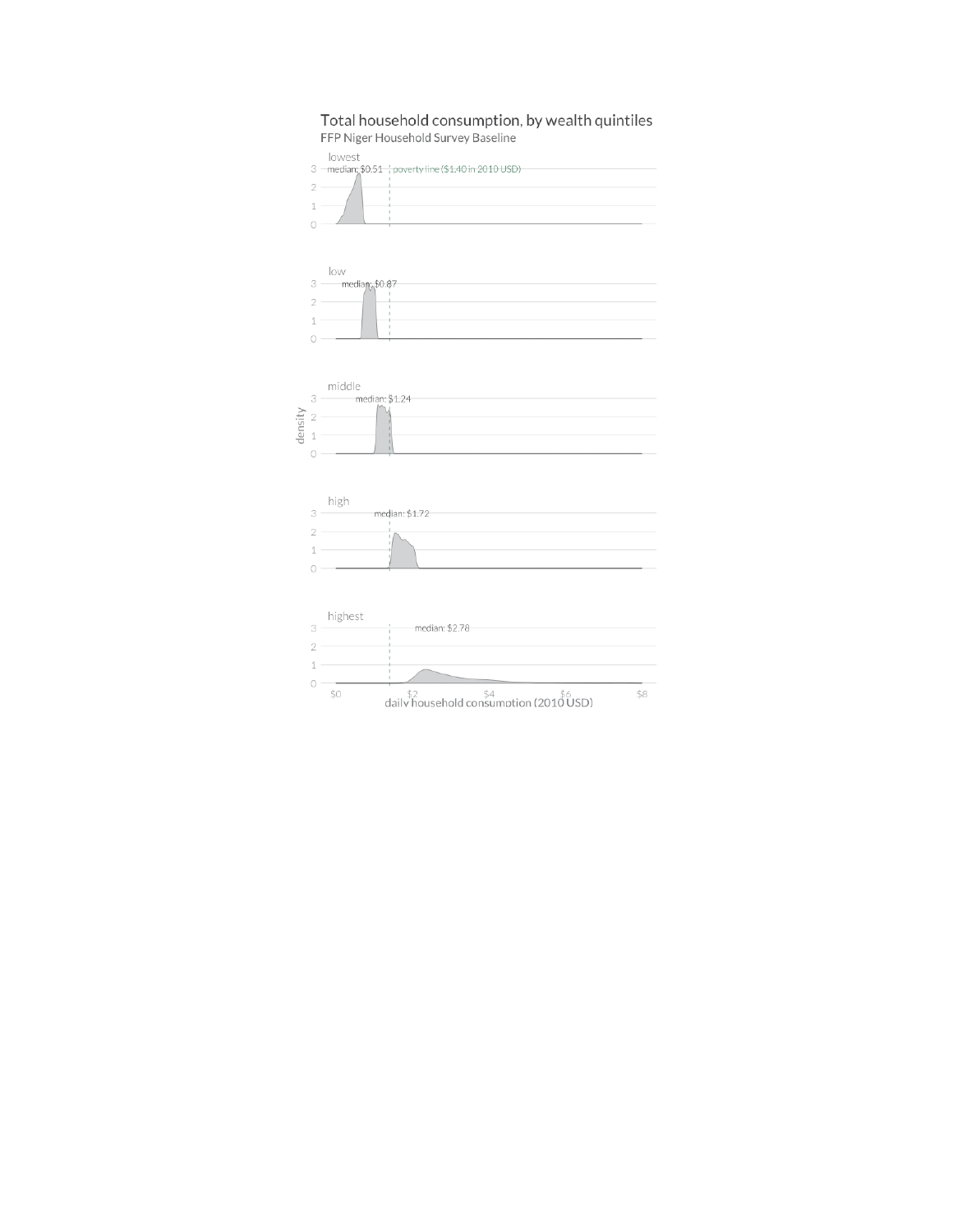

 $\label{eq:decomp} \begin{minipage}{0.9\textwidth} \begin{minipage}{0.9\textwidth} \begin{minipage}{0.9\textwidth} \begin{minipage}{0.9\textwidth} \begin{minipage}{0.9\textwidth} \begin{minipage}{0.9\textwidth} \begin{minipage}{0.9\textwidth} \begin{minipage}{0.9\textwidth} \begin{minipage}{0.9\textwidth} \begin{minipage}{0.9\textwidth} \begin{minipage}{0.9\textwidth} \begin{minipage}{0.9\textwidth} \begin{minipage}{0.9\textwidth} \begin{minipage}{0.9\textwidth} \begin{minipage}{0.9\textwidth} \begin$